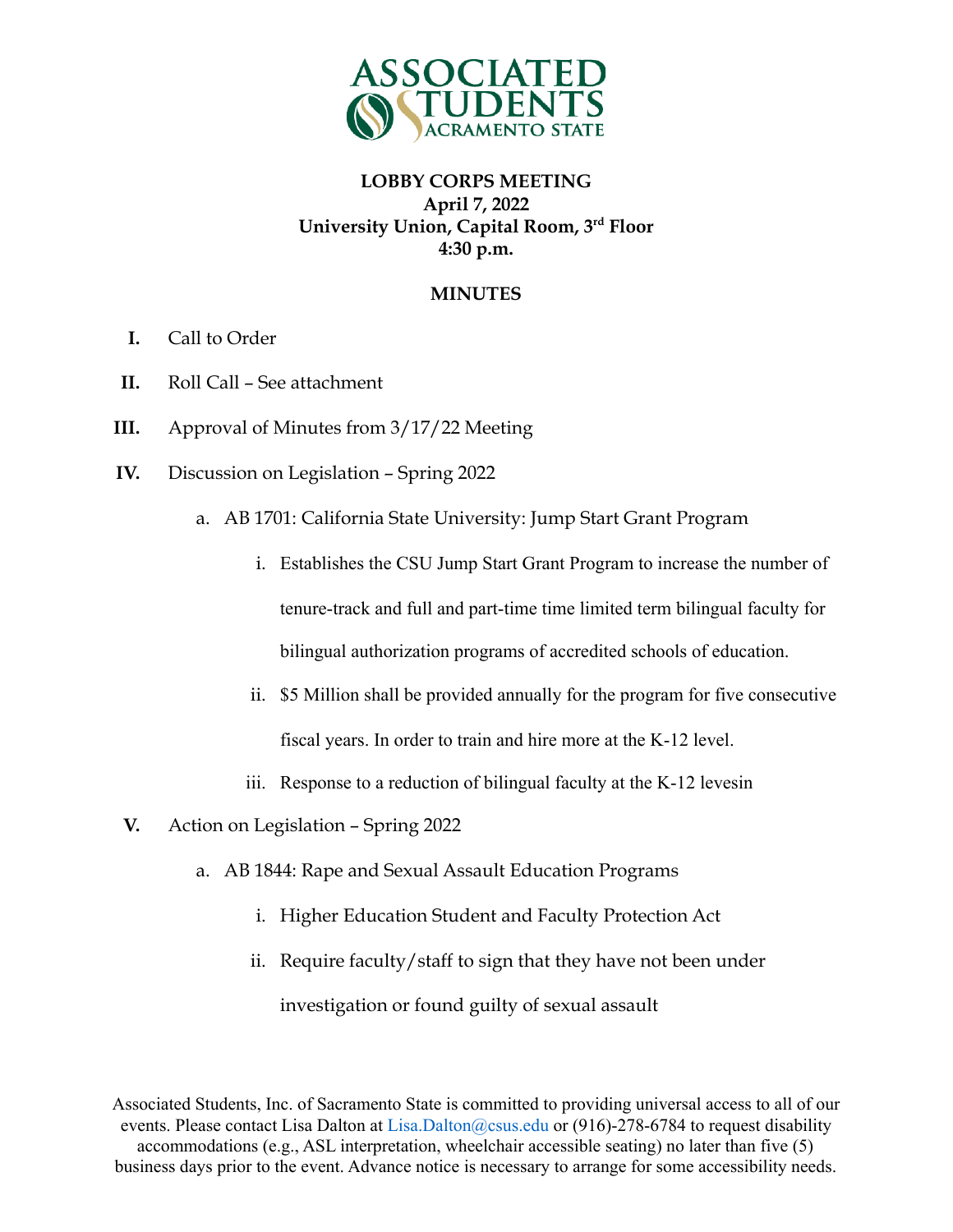

### **MINUTES**

- iii. Discussion regarding retroactive requirement of the bill. Only those hired after JuJune 1, 2023
- b. AB 2683: Sexual Violence and Harassment Training and Resources
	- i. requires each campus of the CCC and the CSU to post educational and preventative info on sexual violence prevention training
	- ii. Contact Robert Reyes Introduce this bill to him and connect his Social Justice training (Vector Solutions to Linked in Learning)
	- iii. Required training.
- c. SB 886: California Environmental Quality Act: Exemption: Public

Universities Housing Program

- i. LA Times article states students are considered an environmental impact
- ii. Historical Context of this bill: UC Berkeley admitted 3,000 students over their housing projections. The university was aware of the projections since 2005.

#### **VI.** ASI Board Update

a. AB 1655 Juneteenth passed by ASI Board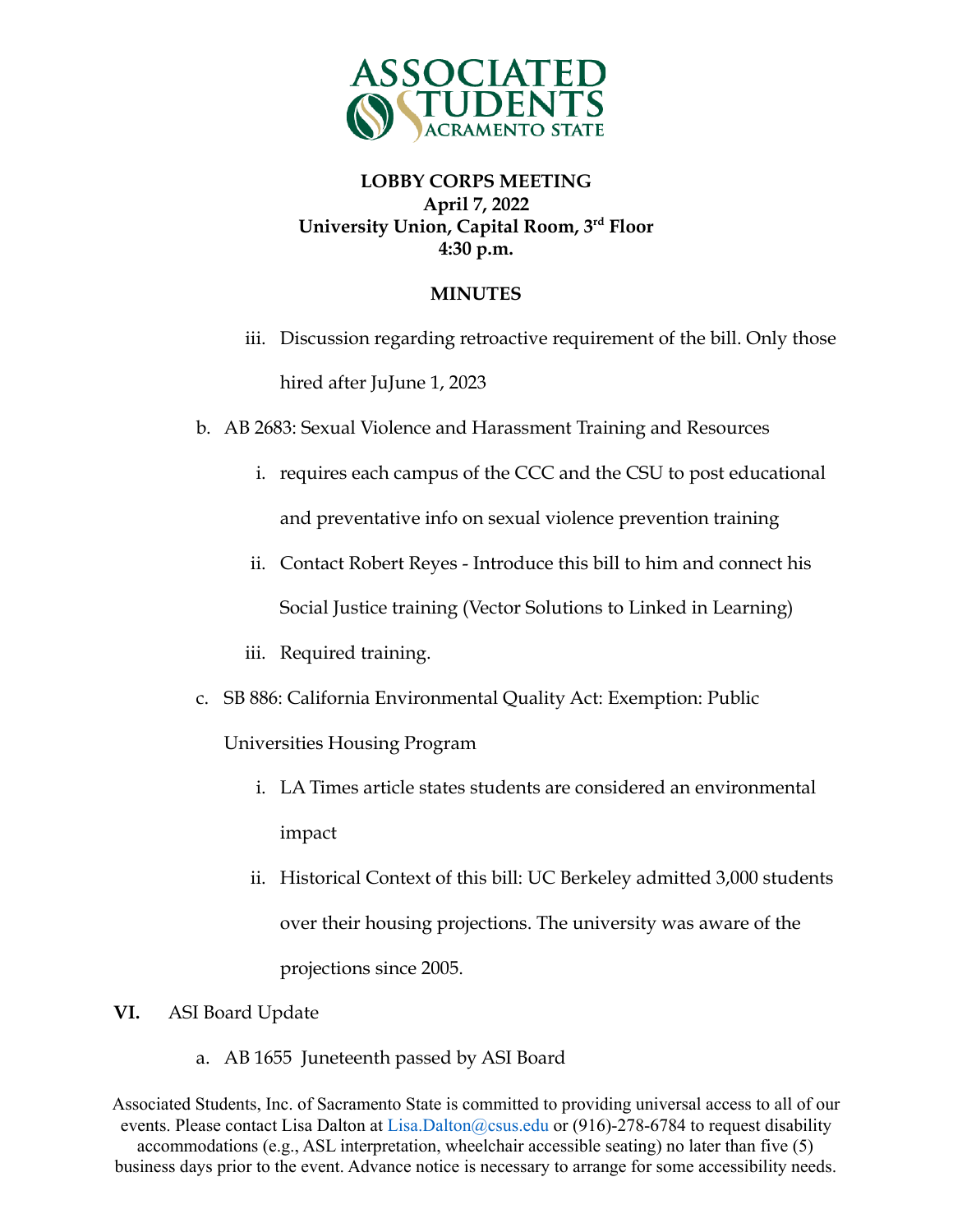

## **MINUTES**

- b. SB 641 CalFresh Bill. Office of Senator Skinner requested we put our resolution into their database.
- c. AB 1232 Housing Revolving Loan Act passed.

#### **VII.** Announcements

a. Sac State Virtual Days at the Capitol (Meetings led by Pres. Nelson and

Nathan Diedrick)

i. May 11 & 12

- 1. Wed 9AM Kickoff 10AM 1PM Legislative Meeting
- 2. Thurs 9AM 1PM Legislative Meeting
- 3. Open to everyone !
- b. April 11 Green Team 2 3PM
	- i. Discussing biodegradable confetti
	- ii. Don't litter the River Campaign!
- c. Student Social Equity Discussing Spring Forum (April 25, 3 4pm)
- d. CSSA Plenary is this weekend on Saturday 9:30 2:15 PM and Sunday

9:00 – 12:00 PM. The Legislative Affairs Committee meets at 12:45PM.

e. ASI Election Party 7:30 - 8PM